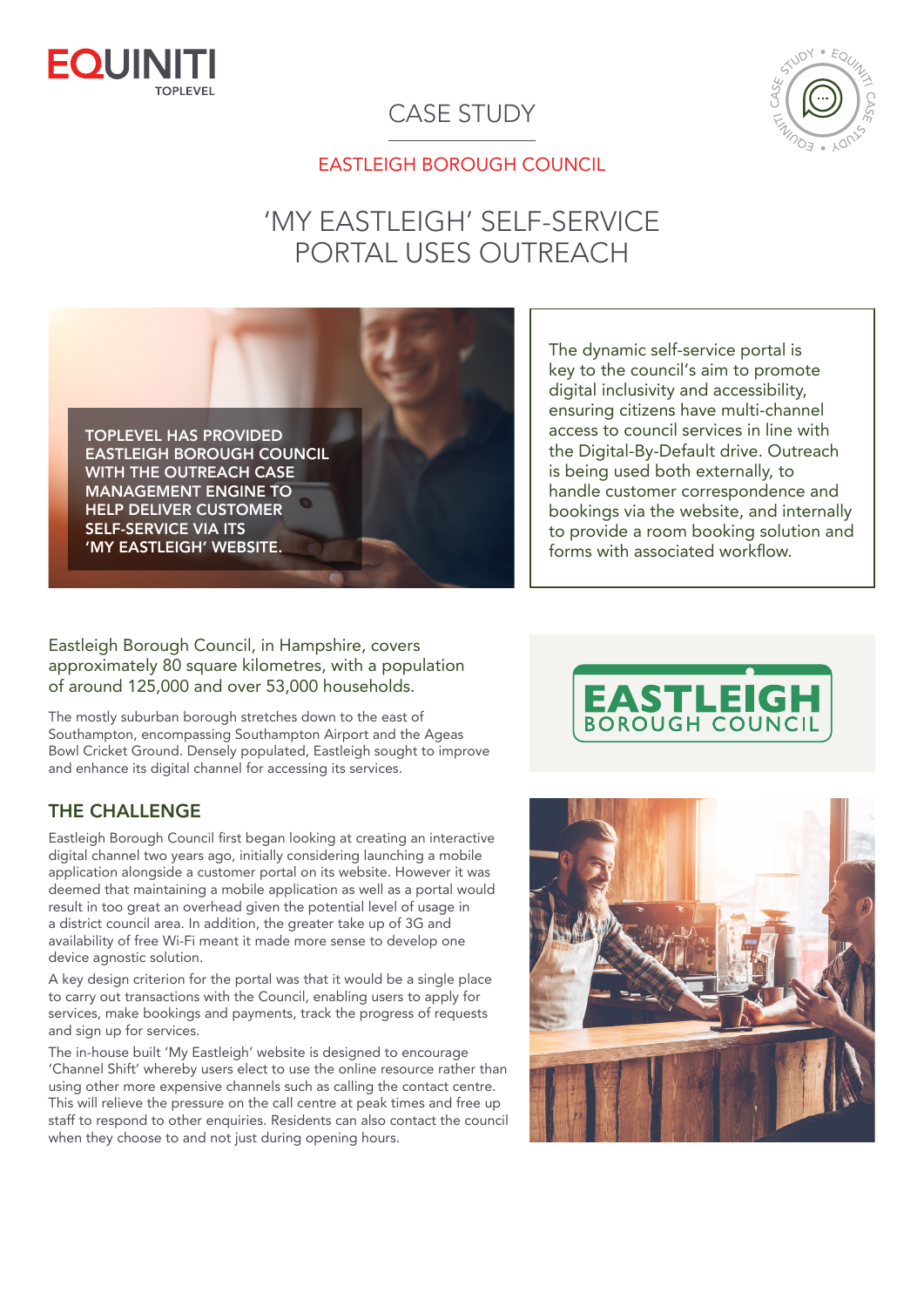#### WHY TOPLEVEL

Eastleigh Borough Council originally approached Toplevel because it needed to streamline room bookings for staff and provide an online booking facility for residents, but quickly realised the wide potential of the Outreach platform. The Council was also looking to update and extend the functionality offered by its existing forms system which was out of date. Discussions with Toplevel revealed it would be more economically viable to take the entire Outreach product suite rather than to retain the old system, giving the council a single technology solution capable of delivering a wide range of services in addition to electronic forms. Moreover, Outreach would provide the council with complete autonomy, enabling the team to internally develop, integrate and host the solution themselves.

In September 2013, Toplevel delivered training to show Eastleigh Borough Council how to implement the Outreach platform and its modules from Design Studio to Workbench, to eBookings, eForms, ePayments and eProcess.

Non-technical members of staff were quickly able to manipulate the eForms module while developers began to use .NET to integrate the platform with the front and back office systems.

Initially the organisation began using the eBookings module internally for room bookings which proved useful when the council moved its Head Quarters to the town centre in early 2014. eForms provided some urgently needed new forms before the formal launch of the My Eastleigh customer portal.

Phase one of the self-service portal project launched in June 2014 and included online forms, reporting, payments and automated email alerts for waste collections and notification of new planning applications.

To provide the best possible customer experience Outreach needed to be able to pre-populate online transactions based on existing customer information stored in the council's CRM system. Integration can often present a challenge but Eastleigh successfully integrated their customer portal, CRM and other back office

systems, enabling the council to deliver the best possible customer experience.

However SSO did not mean security was compromised. Within the portal, Outreach provided a secure window enabling staff to monitor user activity, from log-on to form submission, with all steps of the process recorded in a full audit trail. A security assessment carried out by independent penetration testers post-launch verified the security of the implementation as a whole.

The site also had to be easy to use, and support for mobile access over any device was essential. Here the Outreach Responsive Design feature came into its own, enabling portal forms to automatically resize to the device being used to access the site. This sees subtle changes made to the information on the screen, from automatically resized images to the removal of extraneous buttons and enlargement of specific fonts, making complex transactions possible over the small screen.



To do that we had to make the back-end systems talk to each other. 'My Eastleigh' is a building block and everything we add will sit on that so it was important to get the foundations right. Mostly we do not ask residents to log in to carry out transactions with us, but when they are required to I stipulated that I wanted "Single-Sign-On" (SSO), so that you sign-in and can get to everything, making it as simple as possible."

> DAVID BERROW, SENIOR BUSINESS ANALYST, EASTLEIGH BOROUGH COUNCIL